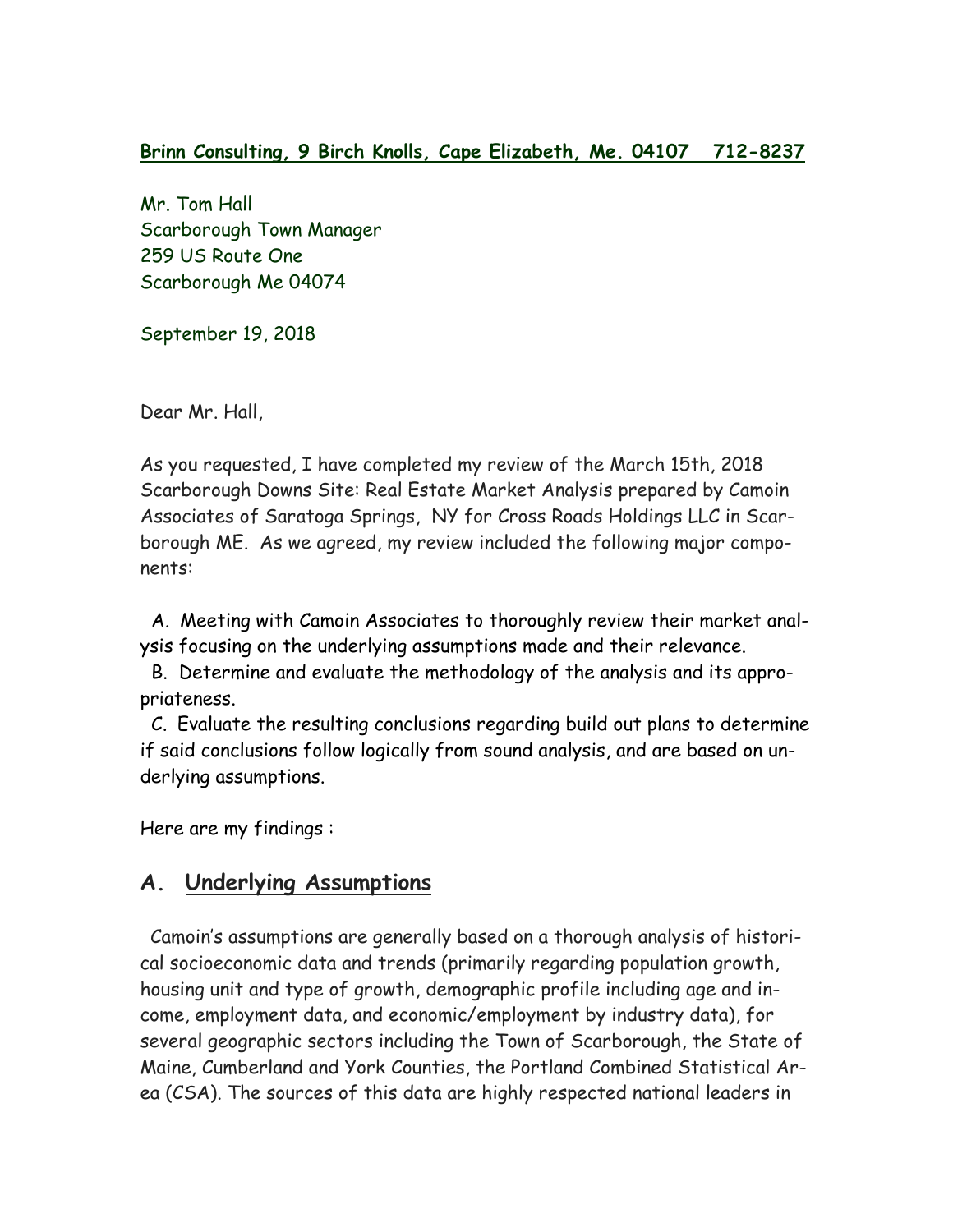the industry including ESRI Business Analyst, CoStar, The American Community Survey (ACS), the US Census Bureau, The Bureau of Labor Statistics (BLS), The US Dept of Housing and Urban Development (HUD), and Economic Modeling Specialists International (EMSI). The study also uses local data sources such as the CBRE: the Boulous Company, the Town of Scarborough, SEDCO, Maine Properties, LLC, State of Maine Office of Policy and Management, and the US Report for local areas.

Based on my meeting with Jim Damicis (Principal at Camoin Associates) and subsequent communications with Jim, I concluded that the trend data and projections they reviewed are very relevant and form a solid basis for their subsequent analysis of each sector evaluated.

## **B. Analysis of Methodology Used**

The Market Analysis is quite normal for this type of developer driven assignment. They do a good job of taking a snapshot of Scarborough demographically, economically, and mobility wise, and comparing it to the surrounding geographies, to obtain a good perspective of how Scarborough fits into the region and its role in it. They effectively provide historical trend data and projections or forecasts and extrapolate those to result in logical outcomes and findings.

Using the residential housing sector analysis as an example, which includes 21 pages of the 82 page report, the consultants analyzed what has occurred in the recent past in regard to residential housing units built within the Housing Market Area(HMA) which includes 11 Towns in close proximity to Scarborough. They compared that to what has occurred in Scarborough over the same time period for all types of housing units, ie; single family, multi family, condo, elderly, etc, and also analyzed migration and mobility data, housing value data, age of households, population change and components of it, rental vs owned data and vacancy/absorption rates for the same geographies. They then looked at residential projects in the pipeline both within Scarborough and the HMA, and considered projections of housing growth from ESRI to result in the finding that Scarborough is expected to see a growth of 851 Households in the \$50,000 plus income category through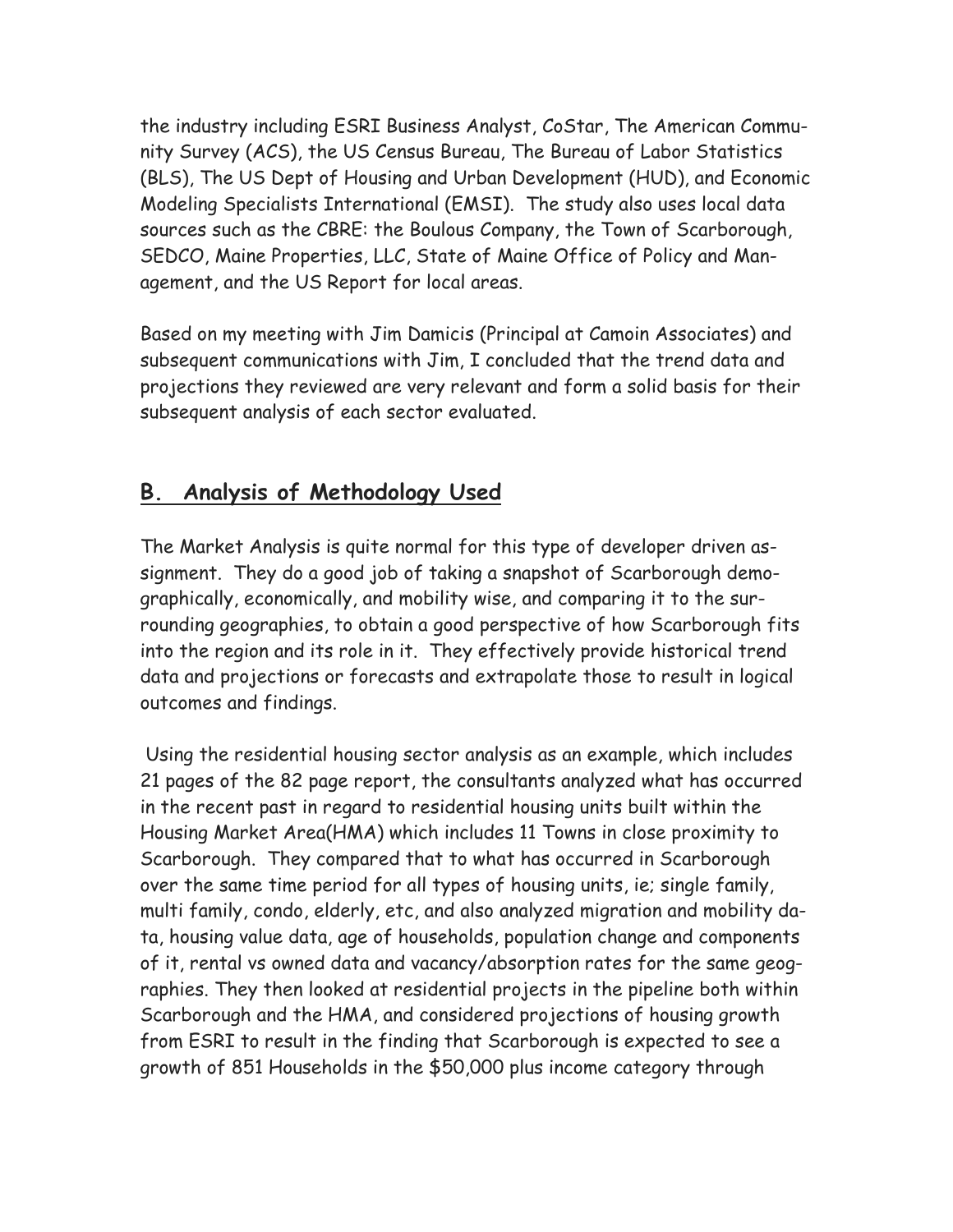2022 and to account for 10% of all housing growth in the HMA over the same time period.

Additionally, they find that the largest target segments for new housing units in Scarborough and for this site are young adults (25-34 years of age) and seniors (age 55+). Using this very solid data as a basis, and combining it with discussions with Risbara Construction, CBRE and others at the local level, their analysis concludes that the Scarborough Downs Site can support a mix of 1000 new housing units in Years 1-5, 300 in years 6-10, and 1700 units in years 11+. While there is not a direct analysis line to follow of how the 1000 units are derived from all the trend data, the analysis seems logical given what has occurred in the past and I'm really not sure if a better methodology exists to project demand for housing units either within the Town of Scarborough or at the specific site in question.

They employed similar methodologies for the other sectors of development including Senior Living, but added more emphasis on vacancy rates and job growth projections as the main drivers of future demand for office, industrial, and medical office. They looked carefully at occupancy rates and pipeline projects to evaluate Hotel/Motel demand.

The only sector with analyses not based on an extrapolation of historical trend data is the Retail sector, in which a well done Gap Analysis based on supply and demand, basically showed very little support for additional significant retail development in the Town of Scarborough or at this site.

Overall, the methodologies employed are sound ones and the trend data they collected and evaluated were appropriate to use in the ways they did.

## **C. Evaluation of Conclusions**

The study conclusions and recommendations are primarily based on an extrapolation of regional and local trend data and assume Scarborough continues to get its fair share or more of future regional growth in each sector. While the historical growth trends point in a positive direction, there is a fair amount of subjectivity applied to the forecasts that arise from it. However, the subjectivity in the recommendations was informed not only by the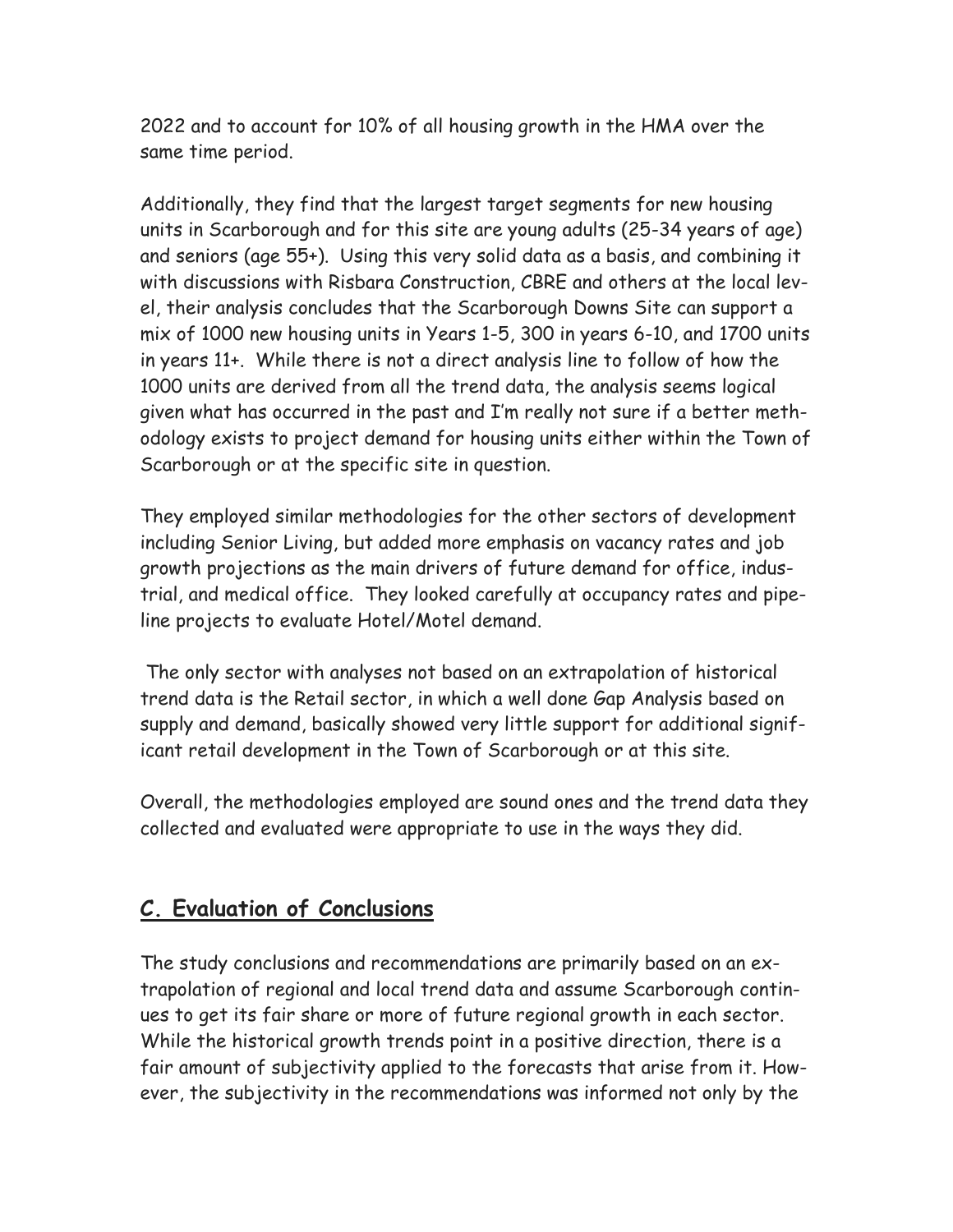thorough evaluation of historical trend data, pipeline supply, and vacancy rates, but also by in-depth discussions with many local, state and regional development and market real estate professionals. So it is hard to argue with the specific Findings and Recommendations, particularly in years 0- 10. They are logically thought out and not on the aggressive side aside from the retail caveat below.

While the Retail Gap Analysis they performed, results in very little opportunity for new retail development in the Town of Scarborough over the next 10+ years, as highlighted in the report, if certain anchor tenants can be attracted that don't rely on convenience driven supply /demand functions, the assumed retail square footage in years 0-5 (145,000 – 170,000 sq ft) could be achieved.

From my perspective, unique retail tenants could be viable possibilities, because they can draw business past more conveniently located competitors to the Scarborough Downs Site, which is a regionally based site with excellent access and a strong regional road network. Otherwise this amount and type of retail is a long shot, of which this site has seen plenty.

Even if the retail component gets built as proposed, it raises another issue. Whereas the entire project is being marketed as downtown Scarborough and as a pedestrian friendly walk able, bike able, safe environment for kids, young families and elderly, should the regionally based retail get built, it could change and conflict with the pedestrian environment desired. It will be crucial for the retail component to be segregated enough so that it has easy regional access and parking for the retailers, while not threatening the overall nature of the downtown pedestrian character of the development. The corollary to that is the housing component should also be segregated enough from the regional retail sector to provide enough privacy and quietness to make it attractive as a residential address.

The other concern that flows out of the Study recommendations is that Years 11+ or Phase III, account for the lion's share of the build out in the Recommendations in most every sector, and in many cases assume larger footprints built in years 11+ than in years 0-10 combined. If the Town's net present value (NPV) in the preferred scenario only becomes highly positive because of the build out assumptions in years 11 onward, it becomes more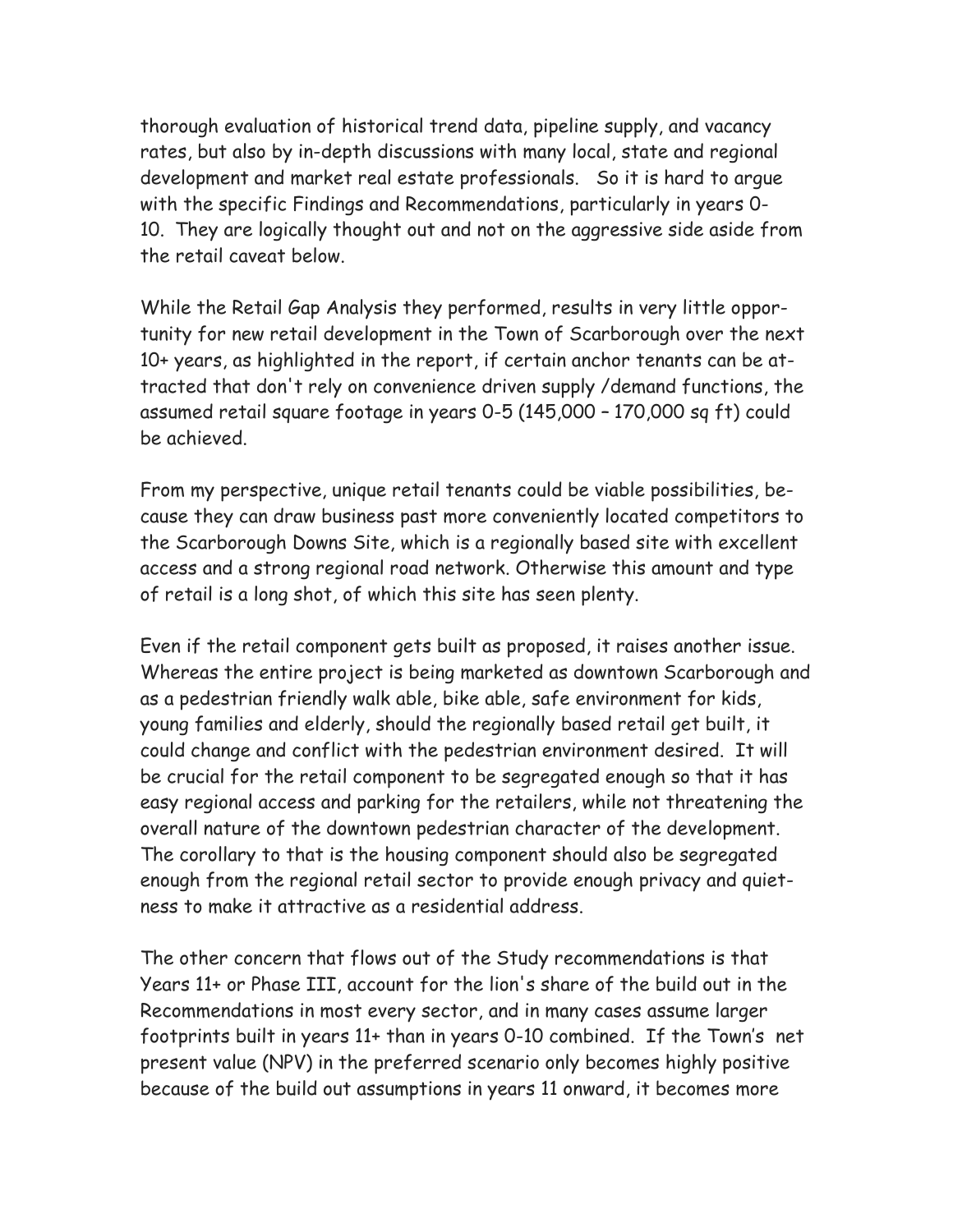uncertain for the Town because the trend data and extrapolations become less predictable that far out in time. Having said that, if Phases I and II get built as proposed in years 0-10 and are doing well, the likelihood is good that a Phase III will also be built, even if it isn't the exact magnitude of the phase III contained in the report. Nonetheless if the Town derives the majority of its NPV from the out years after year 10, it adds a level of uncertainty.

In conclusion, in my opinion, the Scarborough Downs Site Real Estate Market Analysis completed by Camoin Associates is based on relevant assumptions, sound methodology and analysis, and the resulting recommendations and conclusions, with my concerns noted above, are logical and supportable particularly in Years 0-10 of the study period. Camoin Associates has a firm grasp on what has occurred locally and regionally over the past 5-10 years from a development perspective and understand what is in the current pipeline. They draw logical and generally conservative conclusions about the future from this understanding.

Thanks very much for the opportunity to work on this very interesting and significant project.

If I can be of further help in the future, please don't hesitate to contact me.

Steven Brinn, Principal Brinn Consulting